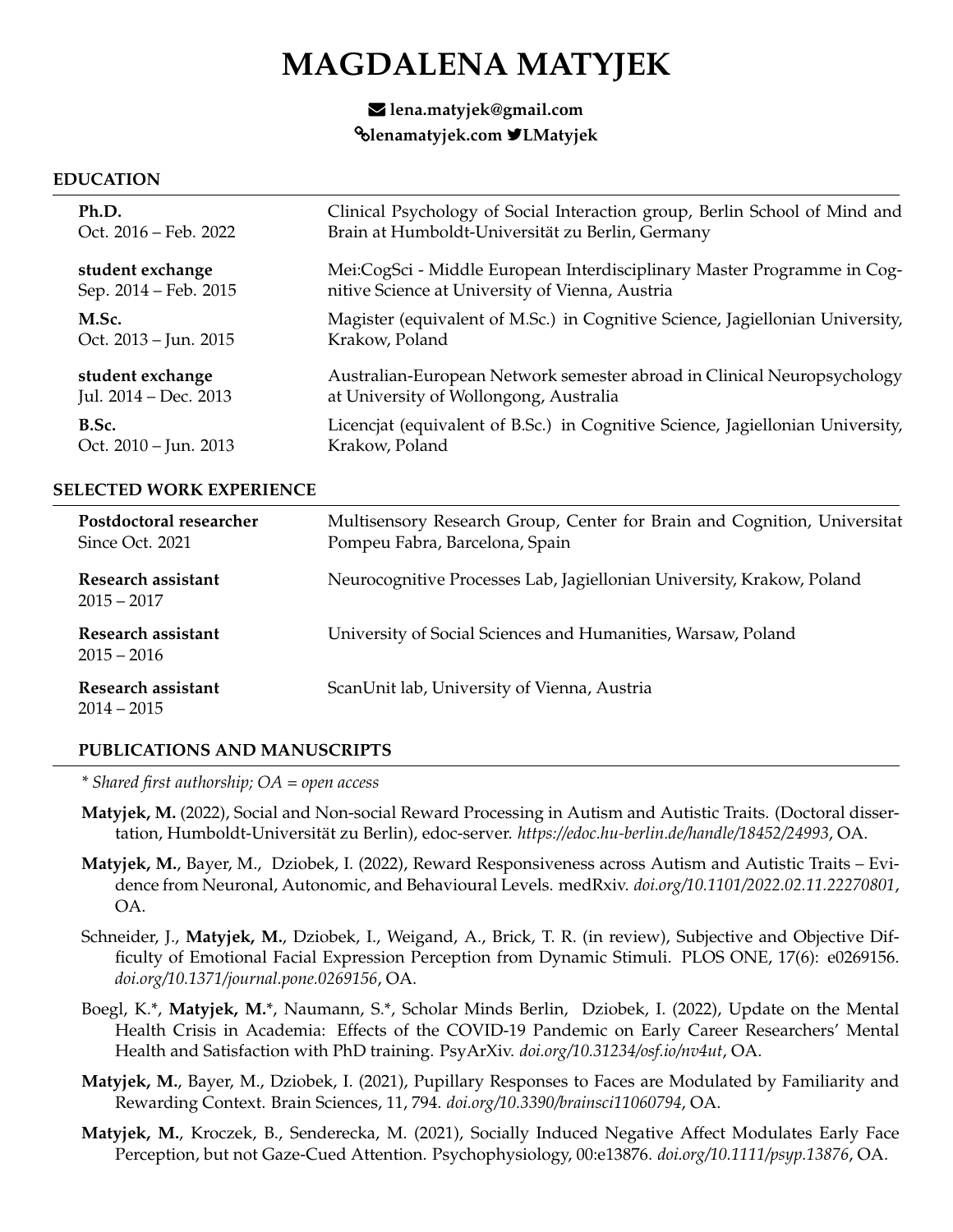- Senderecka, M., **Matyjek, M.**, Kroczek, B., Ociepka, M. (2021), Socially Induced Negative Emotions Elicit Neural Activity in the Mentalizing Network in a Subsequent Cognitive Task. Neuroscience. *doi.org/10.1016/j.neuroscience.2021.06.032*, OA.
- **Matyjek, M.**\*, Meliss, S.\*, Dziobek, I., Murayama, K. (2020), A Multidimensional View on Social and Nonsocial Rewards. Frontiers in Psychiatry, 11, 818. *doi.org/10.3389/fpsyt.2020.00818*, OA. Also preprint available at: *osf.io/gjfr5*.
- **Matyjek, M.**, Bayer, M., Dziobek, I. (2020), Autistic Traits Affect Reward Anticipation but not Reception. Scientific Reports 10, 8396. *doi.org/10.1038/s41598-020-65345-x*, OA.
- Senderecka, M., Ociepka, M., **Matyjek, M.**, Kroczek, B. (2018), Post-Error Brain Activity Correlates with Incidental Memory for Negative Words. Frontiers in Human Neuroscience, 12, 178. *doi.org/10.3389/fnhum.2018.00178*.

#### **SCIENTIFIC PRESENTATIONS**

#### **Conference talks:**

- **Matyjek M**, Bayer, M., Gawronska S., Dziobek, I. (2021, March). Brain Responses to Rewards Across the Autism Spectrum. 1st Digital Scientific Conference Autism Spectrum (WTAS), Germany.
- **Matyjek M** (2019, November). Reward Responsiveness in Autistic Traits. The First official European Congress on Clinical Psychology and Psychological Treatment of EACLIPT, Dresden, Germany.
- **Matyjek M** (2019, May). Early and Late Anticipation of Rewards Across Autistic Traits. Hengstberger Symposium: Social Interaction, Heidelberg, Germany.
- **Matyjek M** (2018, October). How Does the Brain "Like" Rewards? Science Polish Perspectives 2018 Berlin.
- **Matyjek M**, Bayer, M., Dziobek, I. (2018, April). The Role of Autistic Traits in Reward Anticipation. NEU-RONUS 2018 IBRO Neuroscience Forum, Krakow, Poland.
- **Matyjek, M.** (2015, April). The Roles and Reciprocal Influences of Visual Fixations and Emotional Cues in Social Settings. Talk at XLIV International Seminar of Students' Associations, Olsztyn, Poland.

#### **Selected conference posters:**

- **Matyjek M**, Bayer, M., Gawronska S., Dziobek, I. (2021, March). Differential Impact of Autistic Traits and Social Anxiety on Reward Responsiveness Across the Autism Spectrum. 1st Digital Scientific Conference Autism Spectrum (WTAS), Germany.
- **Matyjek M**, Bayer, M., Dziobek, I. (2019, March). Brain and Pupil Responses to Social and Monetary Rewards Across Autistic Traits. MindBrainBody Symposium 2019, Berlin, Germany.
- **Matyjek M**, Bayer, M., Dziobek, I. (2018, May). The Role of Autistic Traits in Reward Anticipation. The Social and Affective Neuroscience Society Annual Meeting, New York, USA.
- **Matyjek M**, Bayer, M., Dziobek, I. (2018, March). The Role of Autistic Traits in Reward Processing. 11th Wissenschaftliche Tagung Autismus-Spektrum, Frankfurt, Germany.
- **Matyjek M** (2017, April). Explicit vs. Implicit Theory of Mind: A Critical Evaluation. Evidence from Autism Research. IX Krakow Cognitive Science Conference: Consciousness, Krakow, Poland.
- **Matyjek M**, Ciechanowska I., Cislik P., Grzadziel A., Jastrzebski J., Popeda B., Prochnicki M., Wlaszczyk A. and Zguda P. (2016, June). The Role Of Eye-movements in Perceptual Switching in Ambiguous 2D and 3D Figures. MEi:CogSci Conference 2016, Vienna, Austria.
- **Matyjek, M.**, Kroczek, B., Senderecka, M. (2016, April). Prior Socio-affective Experiences Modulate the Perception of Otherwise Neutral Faces. NEURONUS 2016 IBRO & IRUN Neuroscience Forum, Krakow, Poland.
- **Matyjek, M.**, Kroczek, B., Senderecka, M. (2015, October). Facing Others: Game-Induced Emotions Influence the Perception of Other's Facial Cues. IV Science Polish Perspectives, Cambridge, UK.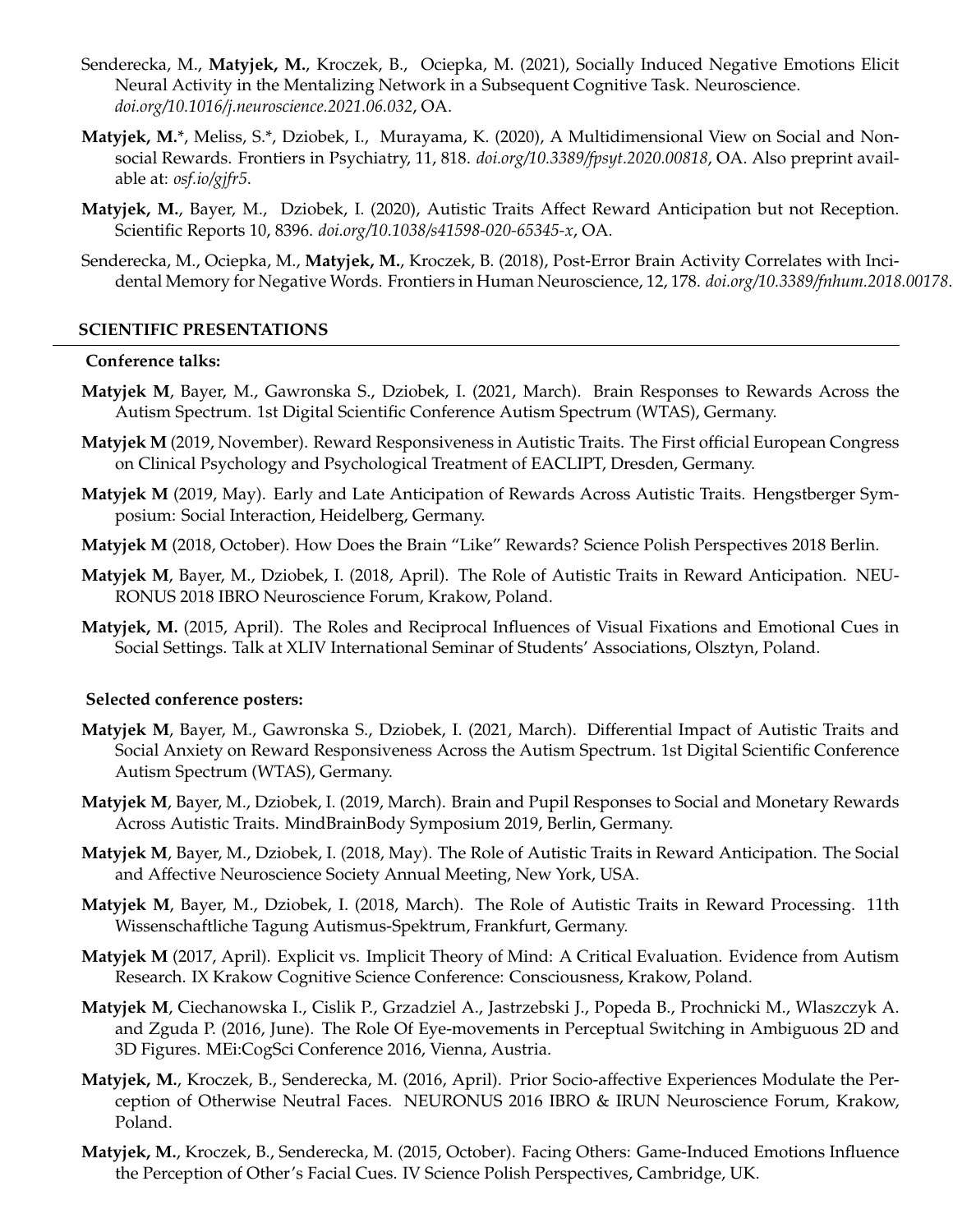- **Matyjek, M.**, Kroczek, B., Senderecka, M. (2015, June). Induced Emotions Influence the Utilisation of Gaze Direction Cues in a Modified Posner Task. MEi:CogSci Conference 2015, Ljubljana, Slovenia.
- **Matyjek, M.**, Strzelczyk, M. (2015, March). The Influence of Emotional Cues on Visual Attention to Face and Gestures in a Natural Social Setting. Interdisciplinary College 2015 "From Neuron to Person: Assembling Behavior and Cognition" in Günne, Germany.

## **FUNDING AND AWARDS**

- **Grant for activities to increase the social impact of research**, Universitat Pompeu Fabra, Barcelona, Spain (March 2022). Funding awarded for project "Building bridges for autism: closing the gap between the autism community, society and research".
- **EUTOPIA Science and Innovation Postdoctoral Fellowhip**, European Union's Horizon 2020 Research and Innovation Programme, Marie Skłodowska-Curie COFUND (945380); Project "Multisensory Integration of Dynamic and Relevant Social Information in Autism Spectrum Disorders" at University Pompeu Fabra, Barcelona, Spain (Oct. 2021 – Oct. 2023).
- **The German Academic Exchange Service (DAAD)** PhD funding: Research Grants Doctoral Programmes in Germany (Oct. 2017 – Oct. 2019, Oct. 2019 – Oct. 2020, Oct. 2020 – March 2021, March 2021 – Oct. 2021)
- **Rector's scholarship for the best students at Jagiellonian University**, Krakow, Poland (Oct. 2011 June 2012 and in Oct. 2012 – June 2013).
- **Erasmus + scholarship** for semester abroad at Mei:CogSci Middle European Interdisciplinary Master Programme in Cognitive Science at University of Vienna, Austria (Sept. 2014 – Feb. 2015);
- **Australian-European Network full tuition scholarship** for semester abroad in Clinical neuropsychology at University of Wollongong, Australia (July 2013 – Dec. 2013);
- **Travel grants for conferences**: SIPS 2019 pre-conference workshop (Jan. 2019), 11th Wissenschaftliche Tagung Autismus-Spektrum (Mar. 2018).
- **Best talk awards** at: 1) Science Polish Perspectives 2018 Berlin (Oct. 2018), 2) NEURONUS 2018 IBRO Neuroscience Forum (Apr. 2018), 3) XLIV International Seminar of Students' Scientific Associations (Apr. 2015);
- **Best poster awards** at: 1) Annual Poster Presentations of the Berlin School of Mind and Brain (Dec. 2018), 2) NEURONUS 2016 IBRO & IRUN Neuroscience Forum (Apr. 2016).
- **Distinction** for the Master's thesis: "In My Mind's Eye": Game-Induced Emotions Influence Face Processing in a Gaze-Cueing Task: an ERP Study.